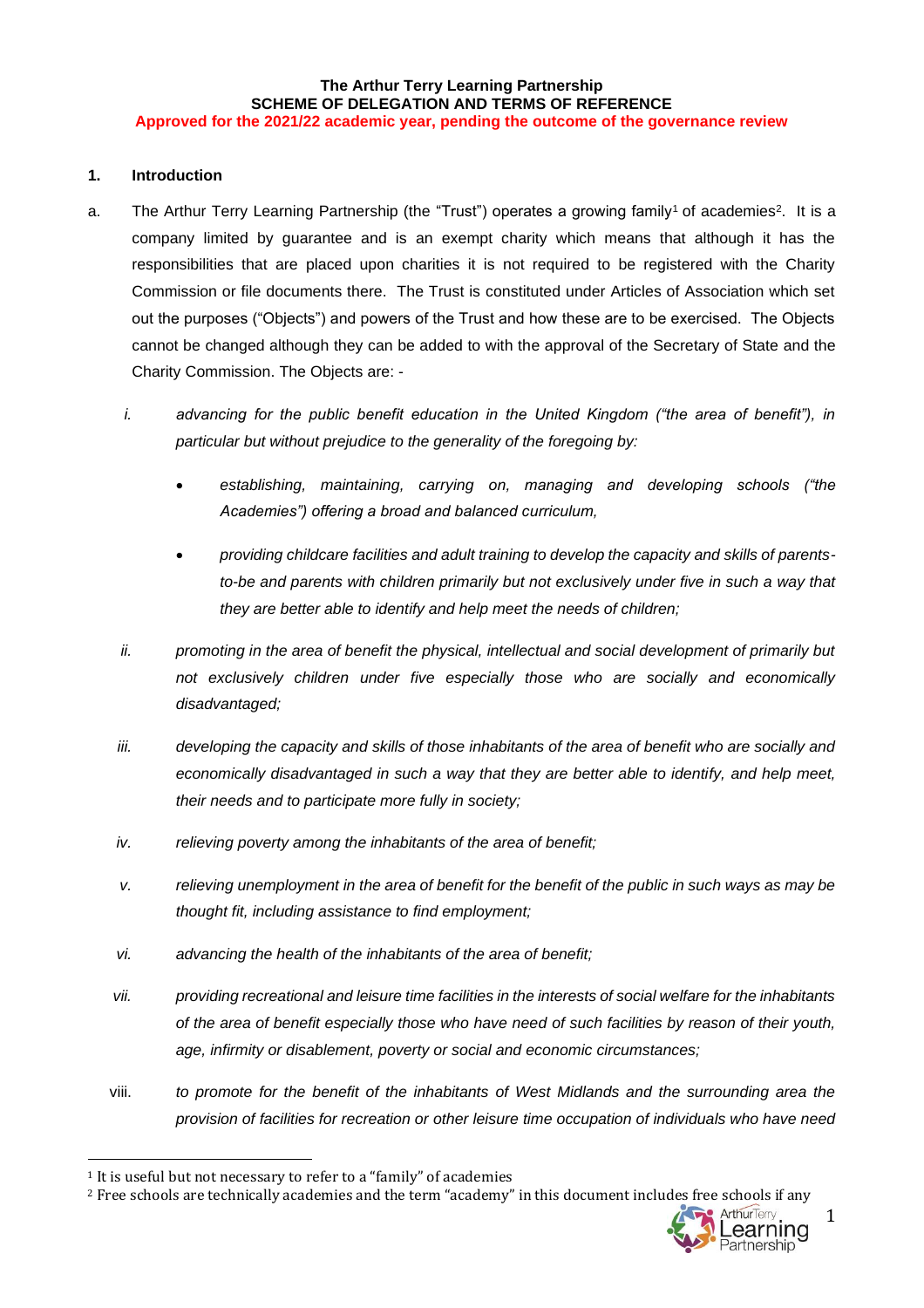*of such facilities by reason of their youth, age, infirmity or disablement, financial hardship or social and economic circumstances or for the public at large in the interests of social welfare and with the object of improving the condition of life of the said inhabitants.*

- b. As a company limited by guarantee and to meet the requirements of company law the Trust has a dual governance level. It has:
	- i. Members, the equivalent of shareholders in a commercial limited company, and
	- ii. Trustees<sup>3</sup> who are the directors of the company and who together comprise the Trust Board ("TB") and who report and are accountable to the Members. The TB has overall responsibility for the operation of the academies. It delegates functions that are specific to the individual academies to committees known as Local Governing Bodies ("LGB") and delegates other functions to regional committees known as Hub Governing Bodies ('HGB'). It also delegates certain of its functions that relate to the Trust as a whole to other committees of the TB. The Executive Team ("ET"), made up of the Chief Executive Officer ("CEO"), Directors of Education (Primary), Director of Education (Secondary) ("DoE"), the Chief Finance Operating Officer ("CFOO"), the HR Directors and the Estates and Operations Director, have delegated responsibility for the day to day operation of the Trust. Each academy has a Head teacher ("HT") or/and an Associate Headteacher who reports to their respective DoE (according to phase) and has delegated responsibility for the operation of the individual academy.
- c. A HGB will be chaired by a member of the Trust Board and the power of the TB to appoint HGB members (who have full voting powers) is unrestricted. In addition, the TB may appoint additional members ("AM") of other committees on such terms as it thinks appropriate. Such members may be permitted to vote but no vote may be taken unless one of those attending the meeting at which the vote is taken is a trustee. This document sets out how those various responsibilities are delegated and how the various constituent parts of the Trust are required to operate. Appendix One shows the delegation process for a range of decisions that arise and Appendix Three sets out the general requirements in relation to calling and attending meetings and voting.

# **2. Members**

- a. The Members have overall nominal responsibility for the Trust, but they exercise their functions through the TB. Each Member guarantees to contribute £10 if the Trust were to become insolvent and be wound up – that is the "guarantee" implied by the term "company limited by guarantee".
- b. The main powers and duties of the Members in broad terms are:
	- i. To appoint and remove trustees;

<sup>3</sup> The articles of the Trust may refer to Directors or to Governors but to match current DfE preference the expression "Trustees" is used in this document

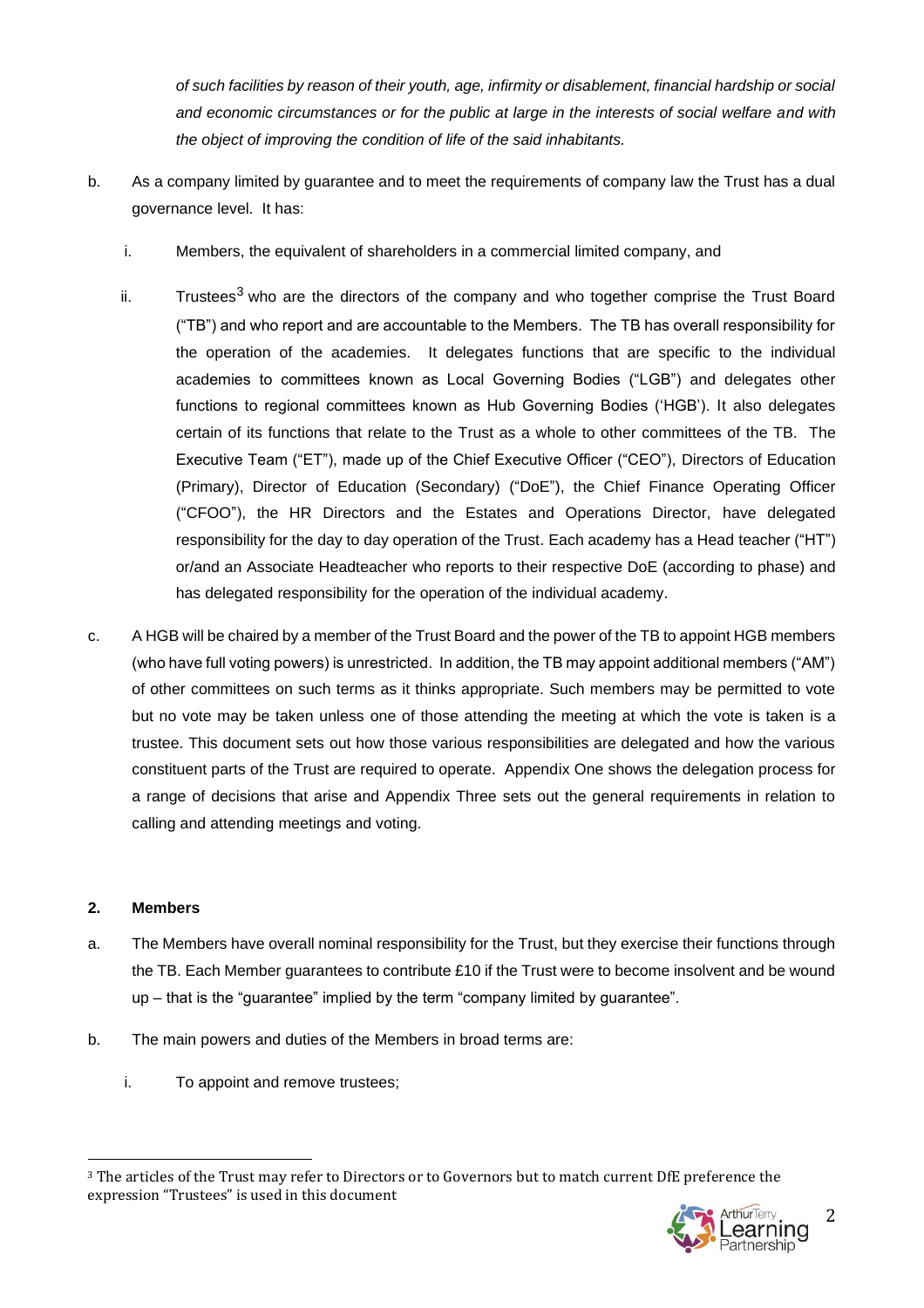- ii. To maintain the membership and to appoint members;
- iii. To approve any proposed changes to the Articles of Association
- iv. To receive the annual accounts of the Trust.
- v. To appoint the auditors

### **3. Trustees**

- a. The trustees are the directors of the trust and have a similar role to governors in a local authoritymaintained school. As company directors their duties are to:
	- i. act within their powers;
	- ii. promote the success of the company;
	- iii. exercise independent judgment;
	- iv. exercise reasonable care, skill and diligence;
	- v. avoid conflicts of interest;
	- vi. not to accept benefits from third parties; and
	- vii. declare any interest in proposed transactions or arrangements.

## **4. Conflicts of Interest**

- a. Trustees and all who have delegated responsibility are required to ensure that no conflict of interest arises. They are required to disclose and declare any business interests. There are requirements in both the Articles and the Academies Trust Handbook in respect of the management of conflicts of interest.
- b. In addition, all trustees and those with delegated responsibility are required to observe the Nolan Principles which are:
	- i. Selflessness Holders of public office should act solely in terms of the public interest. They should not do so in order to gain financial or other material benefits for themselves, their family, or their friends.
	- ii. Integrity Holders of public office should not place themselves under any financial or other obligation to outside individuals or organisations that might seek to influence them in the performance of their official duties.
	- iii. Objectivity In carrying out public business, including making public appointments, awarding contracts, or recommending individuals for rewards and benefits, holders of public office should

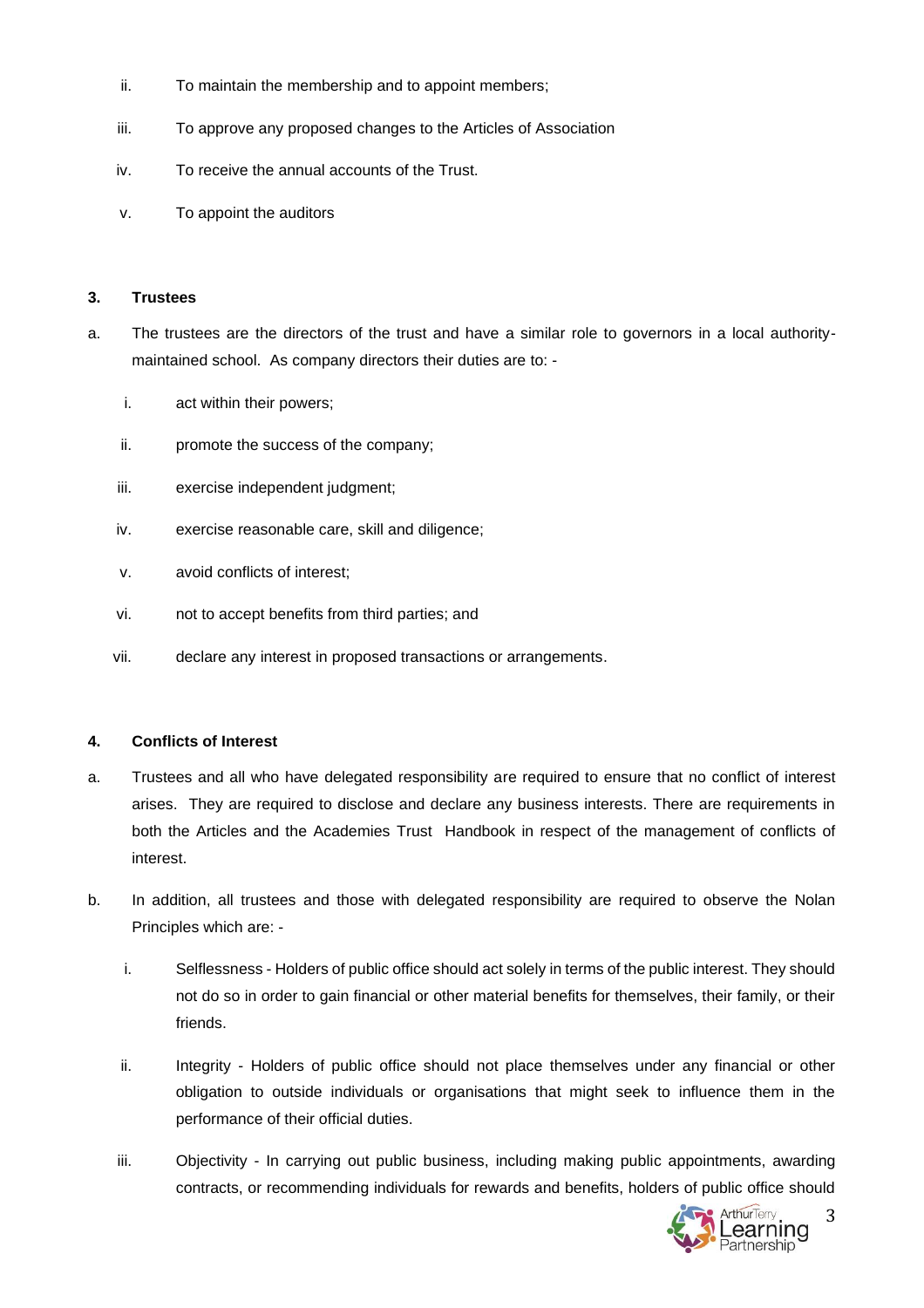make choices on merit.

- iv. Accountability Holders of public office are accountable for their decisions and actions to the public and must submit themselves to whatever scrutiny is appropriate to their office.
- v. Openness Holders of public office should be as open as possible about all the decisions and actions that they take. They should give reasons for their decisions and restrict information only when the wider public interest clearly demands.
- vi. Honesty Holders of public office have a duty to declare any private interests relating to their public duties and to take steps to resolve any conflicts arising in a way that protects the public interest.
- vii. Leadership Holders of public office should promote and support these principles by leadership and example.

# **5. Trust Board**

- a. The TB focuses on the three core functions of governance:
	- i. Ensuring clarity of vision, ethos and strategic direction;
	- ii. Holding the CEO to account for the educational performance of the academies and their pupils, and the performance management of staff; and
	- iii. Overseeing the financial performance of the Trust and making sure its money is well spent.
- b. Composition:
	- i. Up to 8 trustees appointed by the members,
	- ii. The CEO,
	- iii. Elected parent trustees (if any) as determined by the Members In certain circumstances; and
	- iv. Additional trustees may be appointed by the Secretary of State.
- c. Quorum: More than half of the total number of trustees in post or 3 if higher.
- d. Meetings: At least three each year convened on seven clear days' notice except in emergency as determined by the Chair.
- e. Retained responsibilities:
	- i. Deciding upon major strategic and legal aspects such as:
		- Establishing a new academy;
		- Discontinuing or merging existing ones;

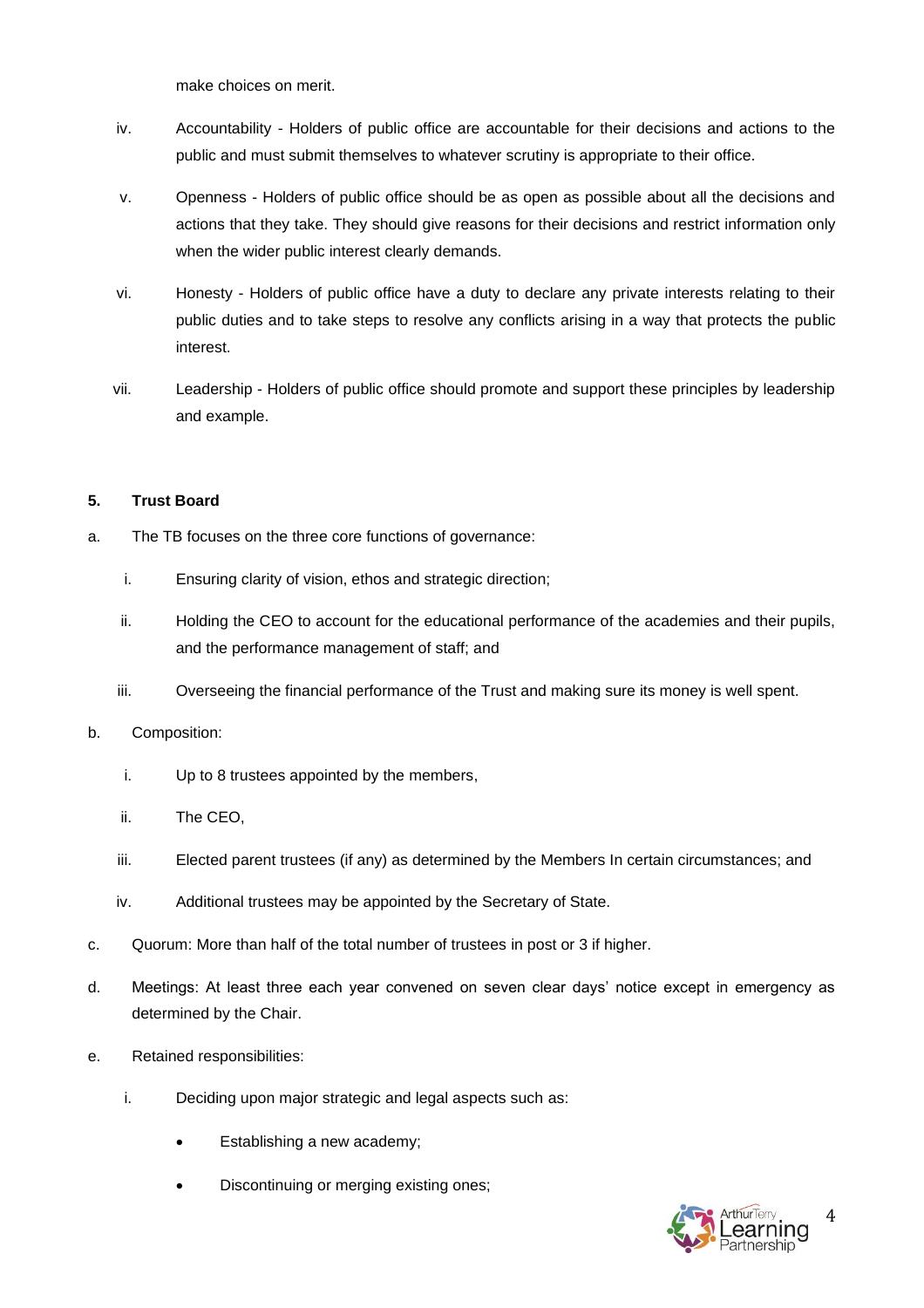- Disposal of land otherwise for operational letting or hire purposes;
- Making recommendations in respect of amending the Articles of Association.
- ii. Adopting the strategic plan for the Trust which will include individual strategic plans for each academy;
- iii. Signing of contracts with a value in excess of £60,000;
- iv. Approving the overall budget for the Trust and its devolution to each academy;
- v. Approving use of reserves;
- vi. Approving the annual accounts of the Trust;
- vii. Ensuring that all regulatory requirements are met;
- viii. Recommending appointment of members and CEO, trustees and members of HGB including conducting skills audits as required;
- ix. Securing that all trustees and members of HGB and LGB are appropriately trained;
- x. Ratifying the appointments of governors to LGBs
- xi. Approving all Trust wide policies that the Trust by law is required to maintain (except those policies in place by virtue of TUPE transfer). All Trust wide policies originate from the ET. A schedule of required policies is attached as Appendix Two and shows where detailed consideration of each takes place and with whom consultation takes place;
- xii. Determining each year, the Scheme of Delegation and Terms of Reference including approving the membership of all committees;
- xiii. Determining admission arrangements for each academy;
- xiv. Ensuring and monitoring compliance with Admissions Code;
- xv. Establishing arrangements for independent appeals against refusals to admit pupils to an academy;
- xvi. Establishing arrangements for independent review panels to review permanent exclusions;
- xvii. Appointment of:
	- CEO.
	- Final approval of pay and appraisal process for CEO.
- **6. Chair's Emergency Powers**

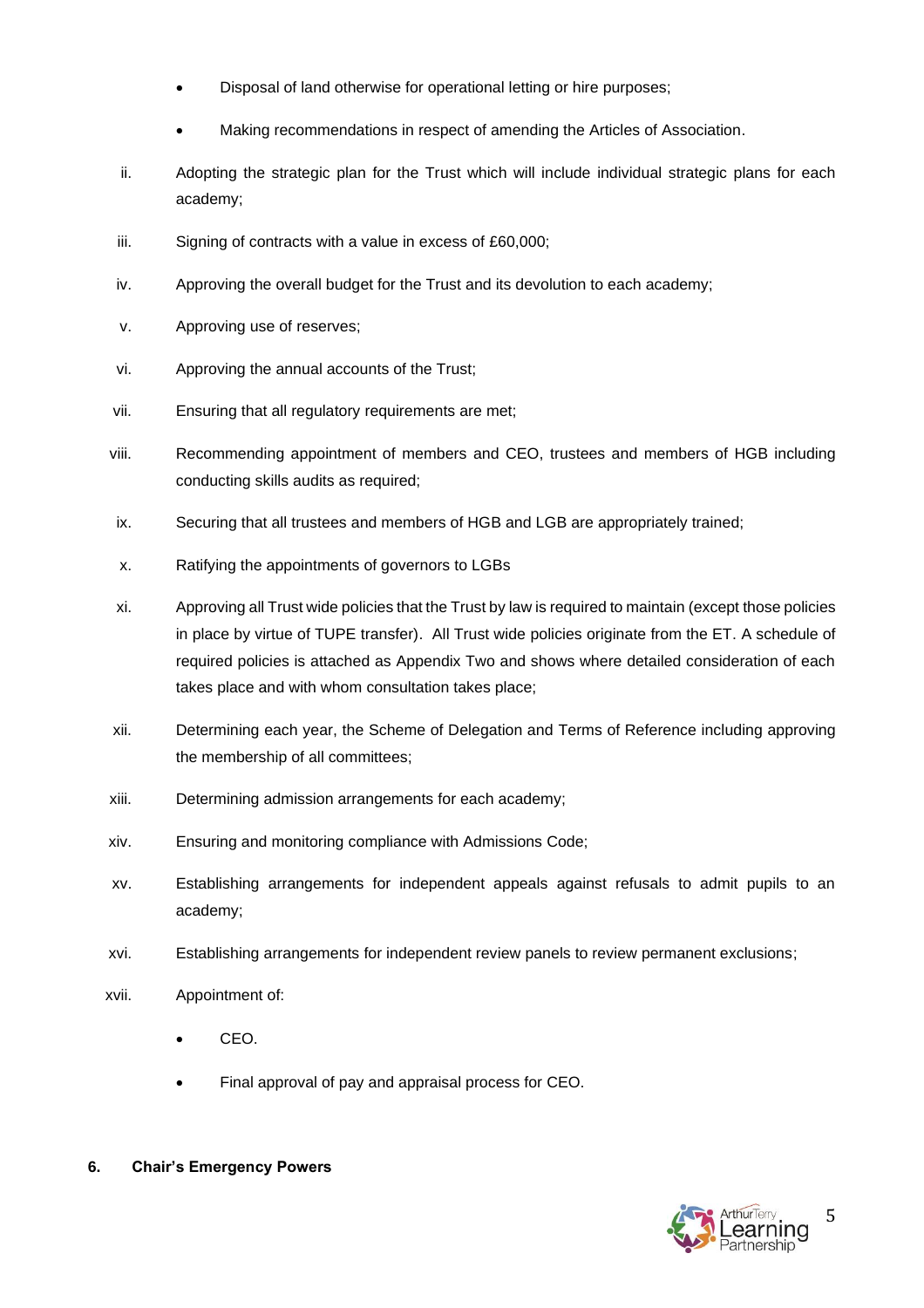a. The Chair, or in the absence of the Chair the Vice-Chair, may take such action as the Chair may think fit to protect the interests of the Trust, any academy within the Trust, any student or employee of the Trust or any other member of the school community as the Chair may think fit in circumstances where in the opinion of the Chair it would not be reasonably possible to convene a meeting of the TB or a relevant committee or HGB in the time necessary to protect such interests.

# **Committees of the Board**

# **7. Finance Committee**

- a. Composition: as determined by the TB; 5 (with a majority of Directors);
- b. Quorum: as determined by the TB; 2 (To include 1 Director);
- c. Meetings: as determined by the TB; As calendared;
- d. Delegated responsibilities:
	- i. Detailed consideration of the annual budget including consideration of:
		- The extent to which funds are retained for central services not directly related to individual academies;
		- The allocation of central funds for the purposes of each individual academy, [including an envelope for staffing] which will be based mainly but not solely on pupil numbers;
		- The approval of allocation of funds to each individual academy to be applied at the discretion of the LGB;
	- ii. Monitoring the financial performance of the Trust and holding the FD to account for this;
	- iii. Monitoring the use of the pupil premium and other earmarked or dedicated funds.

## **8. Audit & Risk Committee**

- Composition: as determined by the TB; 3 (To include 1 Director);
- Quorum: as determined by the TB; 2 (To include 1 Director);
- Meetings: as determined required; as calendared;
- The duties of the Audit & Risk Committee shall be:
	- i. to consider the appointment of the external auditor, the audit fee and any questions of resignation or dismissal of the auditor;
	- ii. to discuss with the external auditor before the audit commences the nature and scope of the audit;
	- iii. to review the annual financial statements before submission to the TB, focusing particularly on: -

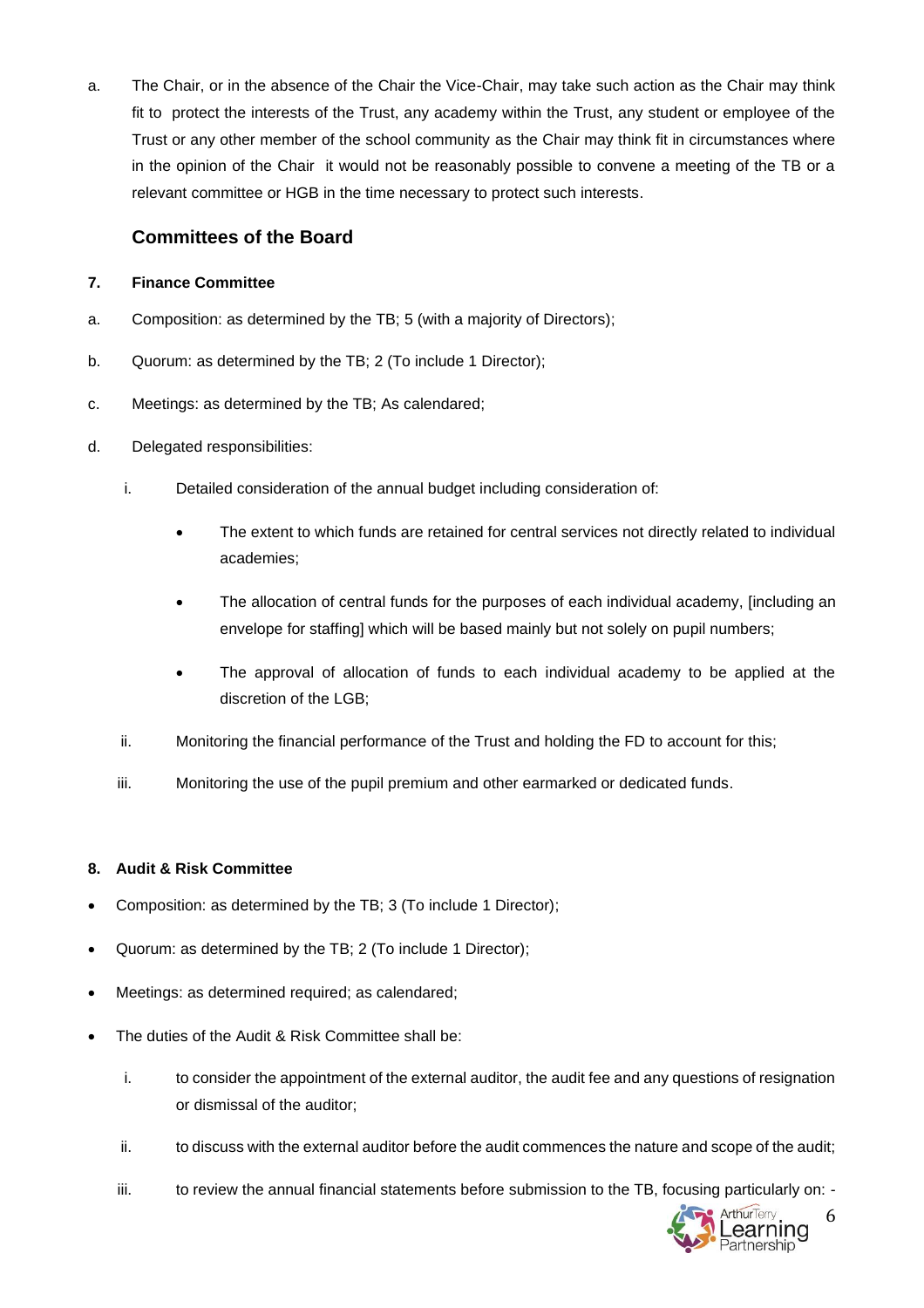any changes in accounting policies and practices - areas involving a significant degree of judgement - significant adjustments resulting from the audit - the going concern assumption compliance with accounting standards - compliance with legal requirements - the clarity of disclosures - the consistency of accounting policies from year to year;

- iv. to discuss problems and reservations arising from the audit and any matters the external auditor may wish to discuss (in the absence of the management where necessary);
- v. to act as the body to whom the internal auditor reports on the internal audit function and to discuss any issue that the head of internal audit may wish to raise (in the absence of the management where necessary);
- vi. to review the internal audit function, consider the major findings of internal audit investigations and the management's response, and ensure co-ordination between the internal and external auditors;
- vii. to keep under review the effectiveness of internal control systems, and in particular review the external auditor's management letter and the management's response;
- viii. to develop and keep under review risk management and measurement strategies across the Academy Trust together with the procedures for monitoring the adequacy and effectiveness of those processes;
- ix. to review the action and implementation of risk management policy across the Academy Trust;
- x. to consider the Academy Trust's risk profile relative to current and future Academy Trust strategy and identifying any such trends, concentrations or exposures and any requirement for policy change;
- xi. to receive and review risk management and relevant regulatory information and reports;
- xii. to consider material breaches of the agreed risk limits, review the actions taken in response and to prevent a repeat occurrence;
- xiii. to consider the effect on the rights of the Academy Trust of the findings of the internal audits or the external audits;
- xiv. to review, on a regular basis, its own performance, constitution and terms of reference to ensure it is operating at maximum effectiveness In discharging its duties, the aims of the Committee are to:
	- facilitate good communication between the Academy Trust and its external auditor;
	- increase the credibility and objectivity of financial reporting;
	- strengthen the independence of the audit function and
	- improve the quality of the accounting and auditing functions.

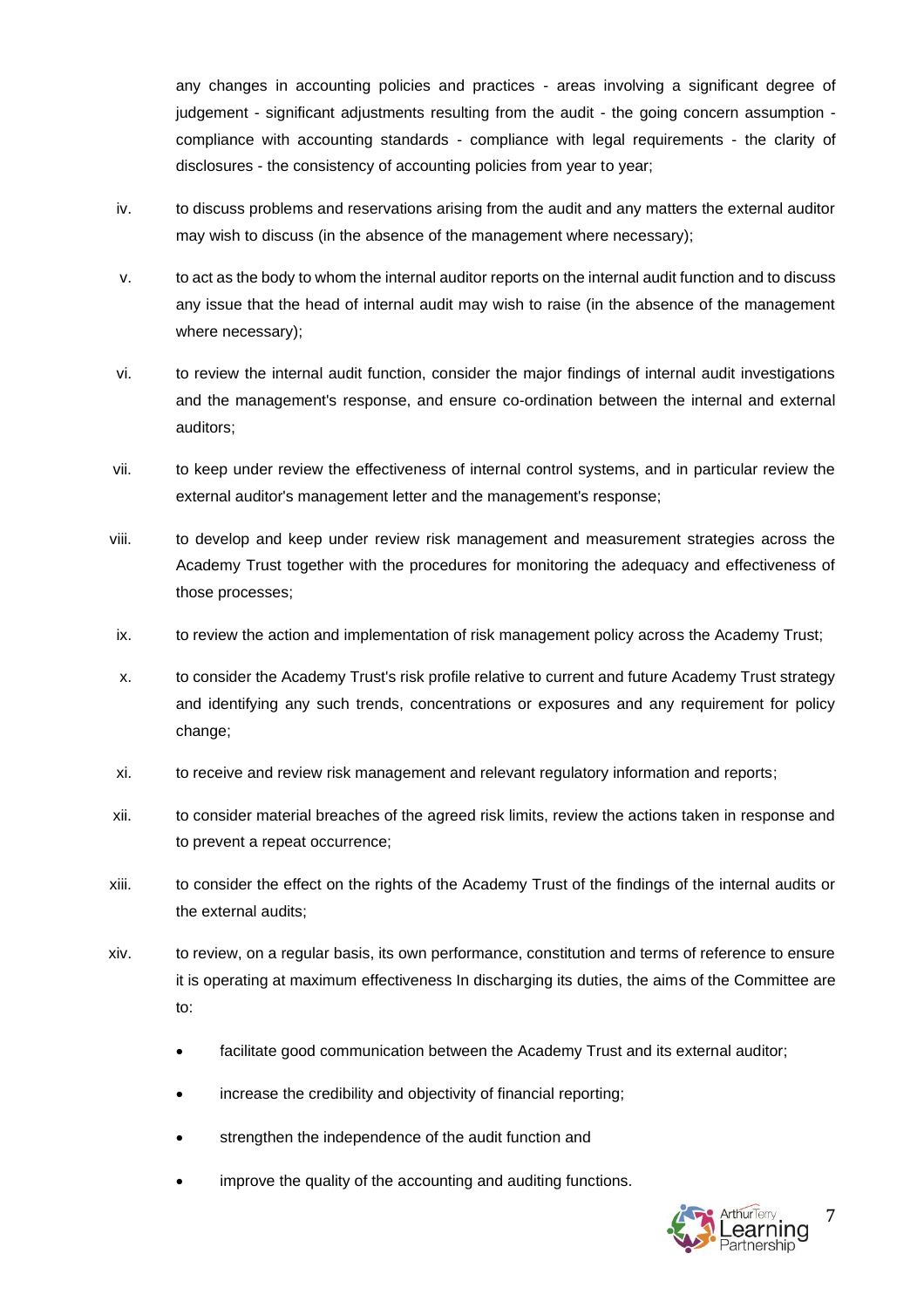## **9. Pay & Appraisal Committee (Central Team)**

- Composition: as determined by the TB; 3 (With majority of Trustees, HR in attendance).
- Quorum: as determined by the TB; 3 (With a majority Trustees);
- Meetings: as determined required;
- Determination of staff pay and conditions:
	- i. Performance management of CEO,
	- ii. Review outcomes of performance management for Executive Team and ATLP Central Staff,
	- iii. Detailed consideration of those policies within its remit;

## **10. Disciplinary Committee All Staff**

- Composition: as determined by the TB; 3 Trustees , HR in attendance and Investigating Officer;
- Quorum: as determined by the TB; 3
- Meetings: as determined required;
- Disciplinary, capability and grievance aspects relating to Academy Staff, Executive Team and ATLP Central Staff;
- Detailed consideration of those policies within its remit;

## **11. Appeals - Disciplinary & Dismissals (all staff)**

- Composition: as determined by the TB; 3 Trustees of differing composition to original committees. HR in attendance).
- Quorum: as determined by the TB; 3;
- Meetings: as determined by the TB; As required
- Review appeals of disciplinary and dismissals for all staff;

# **12. Appeals Pay & Appraisal all staff (excluding Executive Team)**

• Stage 1 Composition: the panel who made the decision (or a representative from) as determined by the

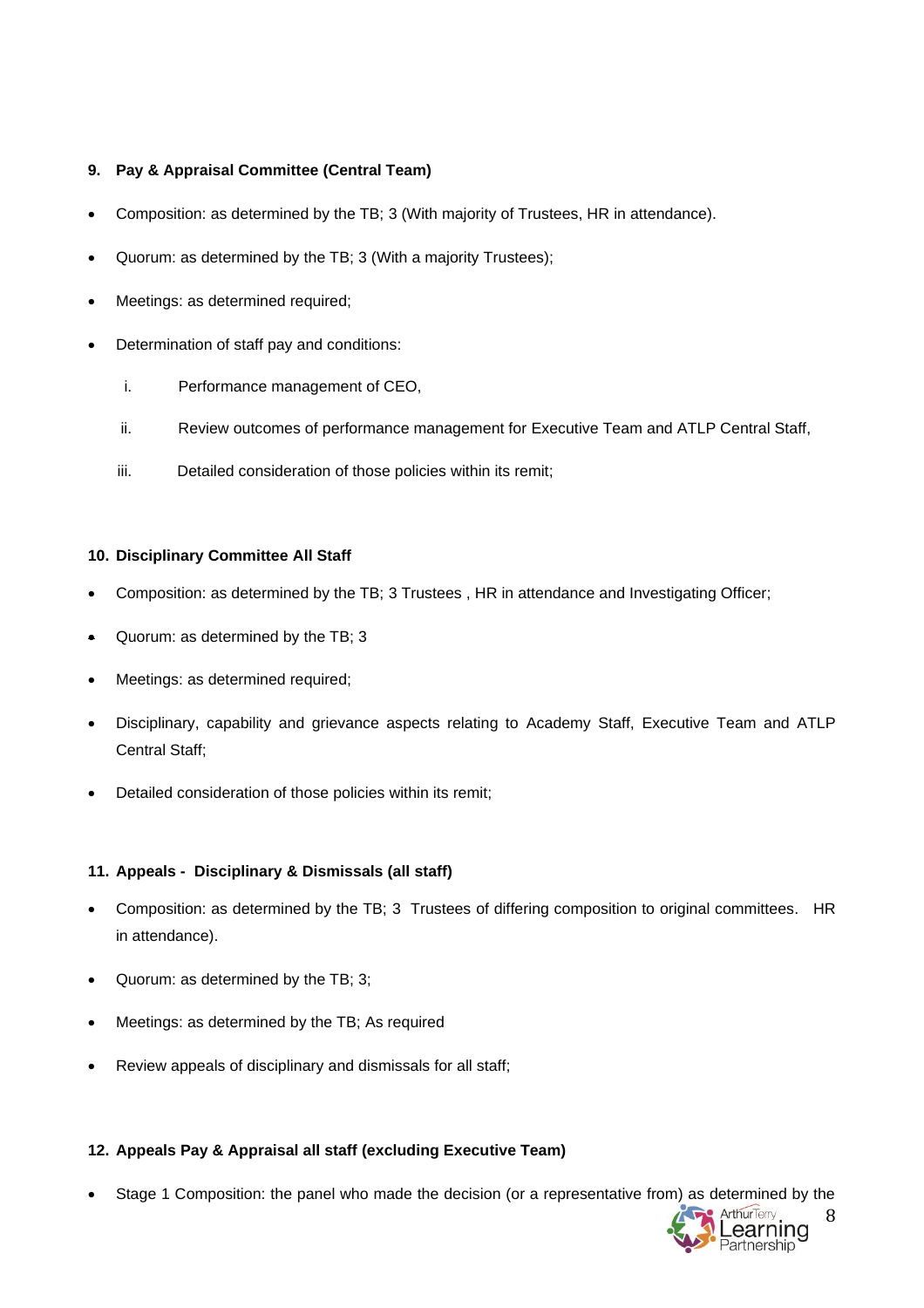TB;

- Quorum: 1. HR in attendance
- Stage 2 Composition: 3 Trustees of differing composition to original committee
- Quorum: 3. HR in attendance
- Review appeals of pay and appraisal, for all staff, both stage 1 and stage 2

## 13. **Appeals Pay & Appraisal - Executive Team**

- Composition: At least 2 Trustees who have not been involved with other processes concerning appraisal and pay. For the CEO, the panel will be pre-determined to allow any appeal to be heard before final outcome of pay and appraisal process reported to full Trust Board.
- Trustees may appoint associate members to serve on the pay appeal panel. Such members may have voting rights only as determined by the Board and in line with the Articles of Association.
- The decision of the appeal panel will be given in writing, and where the appeal is rejected will include a note of the evidence considered and the reasons for the decision. The decision is final and there is no recourse to the staff grievance procedure.

## **14. Appeals Pupil Exclusions**

- Composition: as determined by the TB; 3 (With majority of Trustees and of differing composition to original committees
- Quorum: as determined by the TB; 3;
- Review appeals for pupil exclusions
- For pupil exclusions, external advisors can be invited to the meetings of the committee if their attendance would assist the committee in any matter under consideration).

## **15. Hub Governing Body (HGB)**

- a. Composition: as determined by the TB; Minimum of 1 trustee, 1 academy representative as nominated by LGB from each academy. **This should not be a staff member or parent – CEO to make overall decision where there are exceptions.** DoE in attendance. Other Executive Team staff and HT's in attendance as required.
- b. Quorum: as determined by the TB; majority. For pay and appraisal, representation is required from each school.
- c. Meetings: as determined by the TB; as calendared
- d. Delegated responsibilities:

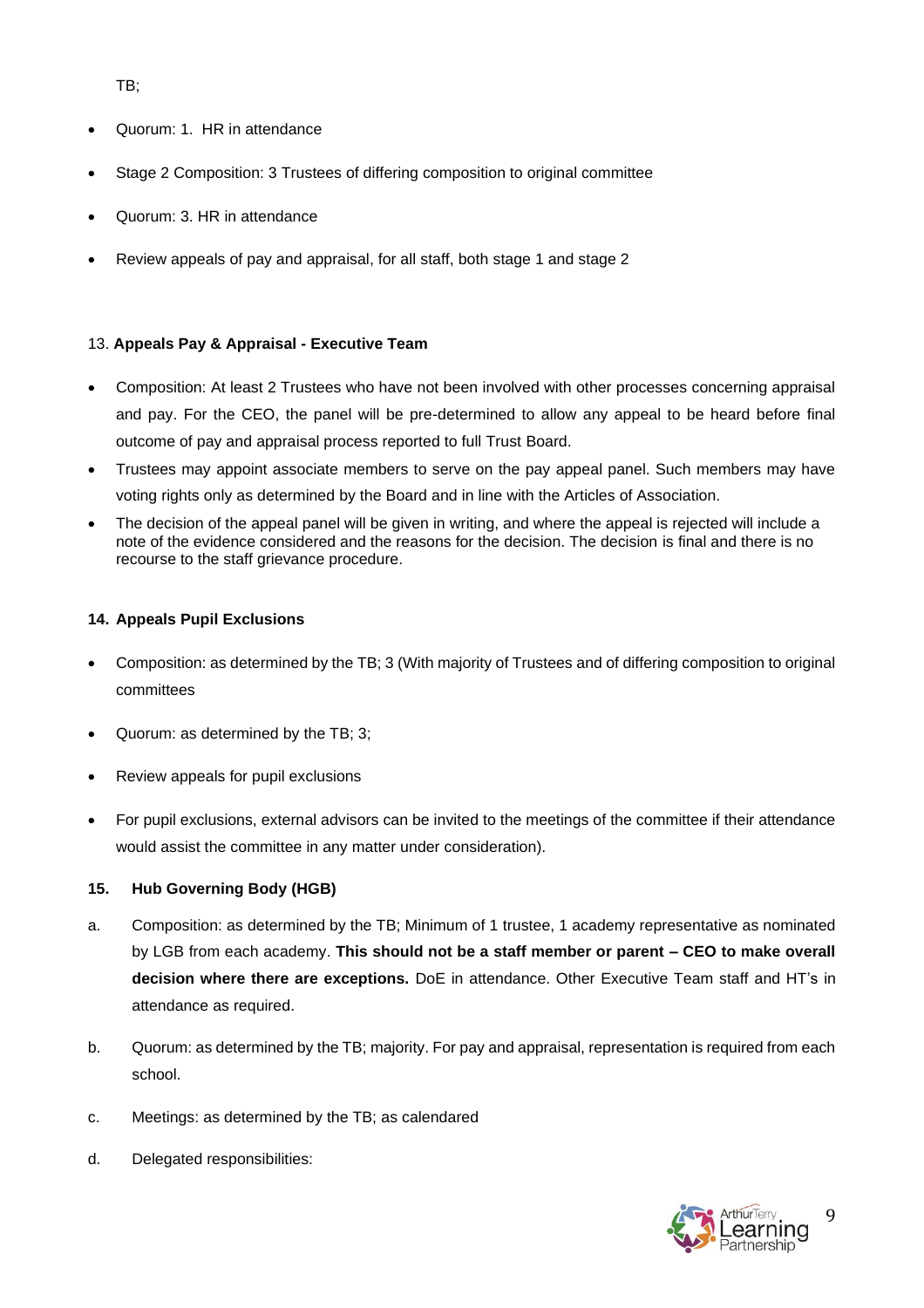- i. Trustee representative of HGB to carry out reporting to the TB on the overall performance of the academies within the Hub;
- ii. Trustee representative to chair HGB;
- iii. Challenge of the annual spend of that part of the Trust budget delegated to be managed by the academies within the Hub;
- iv. Monitoring and holding to account for the educational outcomes in the academies;
- v. Monitoring all aspects of safeguarding, SEN, equality and student welfare;
- vi. Liaising with the TB, CEO and CFOO on all aspects of policy setting as they may respectively require;
- vii. Offering support and or providing challenge to LGB's;
- viii. Consultation with each LGB to promote good governance at each academy;
- ix. Review outcomes of PM for all academy-based staff and approve threshold application;
- x. All schools need to be represented so if one HGB member cannot make the pay and appraisal meeting then they should arrange for a nominated replacement;
- xi. All appeals will be heard by an Appeals Committee as set out under number 12. Additional impartial representatives would be sought as appropriate.

# **16. Local Governing Body (LGB)**

- Composition: as determined by the TB; 5-9 non executives, including 1 staff representative, 2 parent governors + HT;
- Meetings: as determined by the TB; As calendared within weeks defined and any specifically defined dates by TB;

# • **Delegated responsibilities**:

- To challenge and support school leaders, according to Trust approved targets, in order to secure strong school improvement and a broad and balanced, high quality education for all young people;
- To champion the school and ATLP vision and values;
- To ensure schools collaborate so that students achieve high standards socially, academically and personally;
- To ensure the school achieves Ofsted 'Good' or 'Outstanding' therefore contributing to the overall success of the ATLP in ensuring that all schools attain this standard;
- Contribute to the Ofsted process dependent on what is agreed between the Lead Inspector, Headteacher

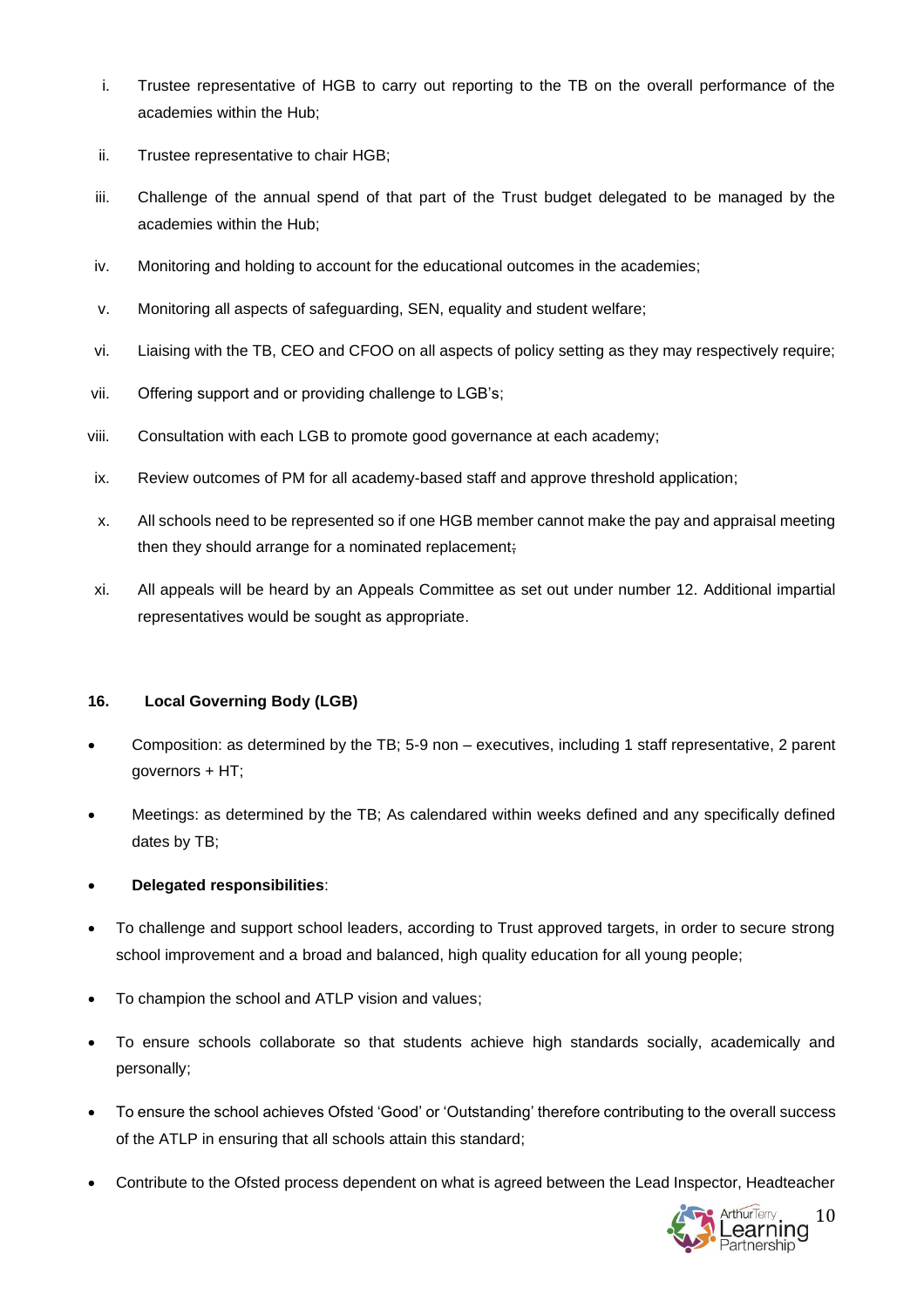and Director of Education. This recognises the existing Ofsted framework and the individualised nature of school inspection;

- To receive and scrutinise the Headteacher's Report focusing on challenging progress in teaching and learning;
- To ensure there is a named safeguarding governor and that relevant policies, approved and supplied by the Trust Board, are applied effectively and that targets/data set by the Trust Board, are monitored and challenged.
- To work in accordance with the ATLP Governance & Compliance Handbook including implementing ATLP procedures for appointing new Local Governing Body Governors;
- To ensure consistent compliance with all ATLP policies;
- To maintain a register of business interests;
- To ensure provision of free school meals to those students meeting the criteria;
- To ensure effective processes are in place internally for monitoring the quality assurance of outcomes, teaching, curriculum, inclusion and the sharing of excellent practice across the school;
- To monitor the targets agreed by Director of Education /School Improvement Partner relating to standards and hold school leaders to account for achieving them;
- To support the development of, and then monitor, the school strategic plan;
- To support the Performance Management of the (Associate/Senior) Headteacher through the Chair of the Local Governing Body working alongside the Director of Education and the ATLP School Improvement Partner. Chair will recommend the outcomes from this meeting to the Hub Governing Body with Director of Education support;
- Quality of education and learning environment experienced by students at the school.

# **17. Pupil Exclusions Sub-Committee of the LGB**

- a. Composition: Three available members from all HGB members and LGB members for the relevant academy and such others as may be appointed by the TB, other than employees of the Trust. Personnel to be drawn on governor's dependant on skills, knowledge and experience and availability. This may include members of other LGBs.
- b. Quorum: 3;
- c. Meetings: In accordance with statutory requirements;
- d. Outline of responsibilities:
	- i. To consider all parental representations in relation to any pupil exclusion; and

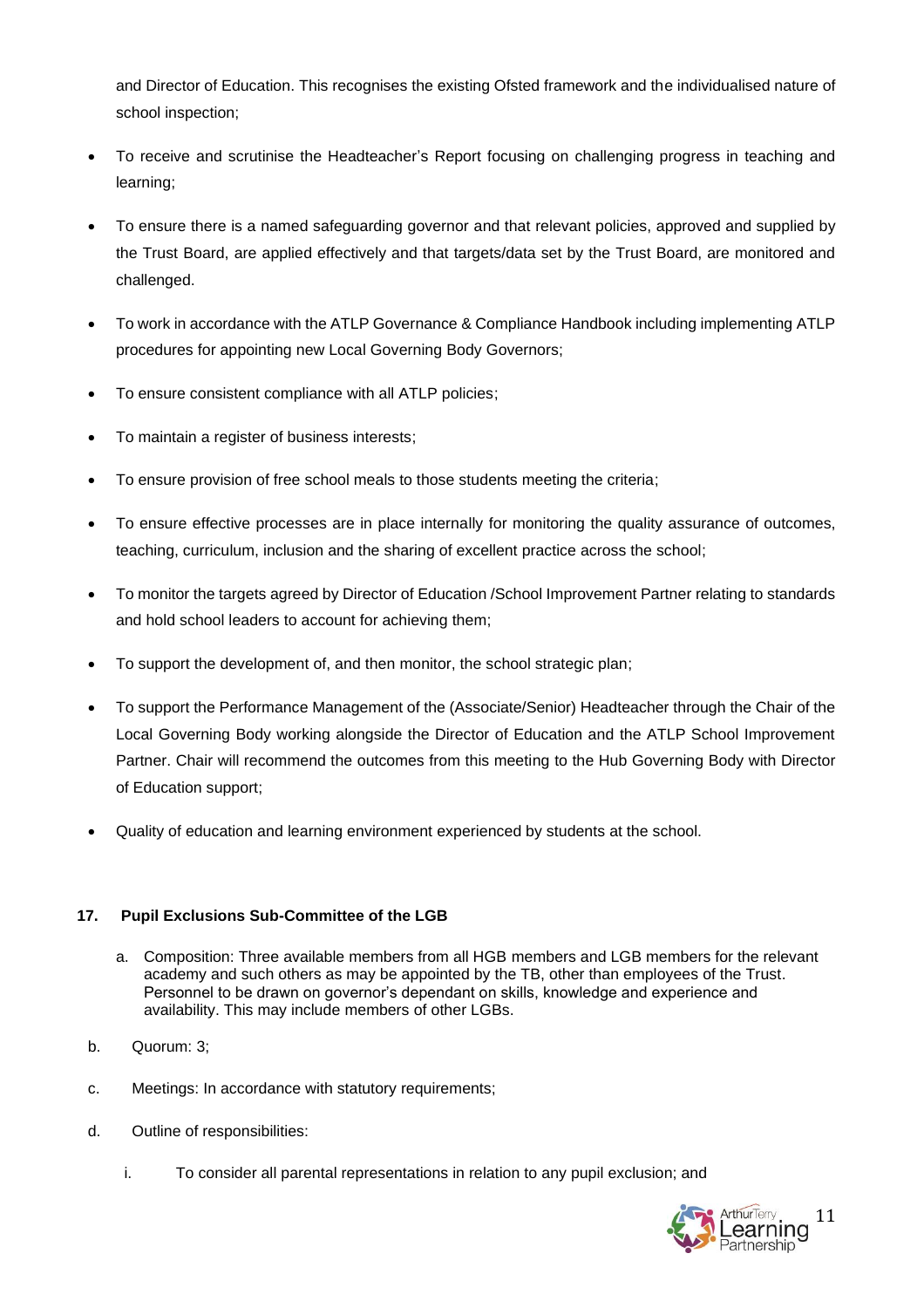ii. To meet to review all fixed period exclusions individually or in aggregate in excess of five days and all permanent exclusions whether or not parents make representations or exercise the right to attend.

**Note: all decisions taken under delegated authority MUST be reported to the next available TB meeting. This should be done by way of a minute of the decision or of the meeting at which the decision was taken.**

# **Executive Team**

# **18. CEO**

- a. Provide strategic and operational leadership of the Trust;
- b. Responsible for the operational internal organisation management and control of each of the academies and specifically:
	- i. Development of Trust-wide strategies and strategies for individual academies for TB approval;
	- ii. Determining and implementing curriculum provision and assessment;
	- iii. Performance management (including progression) of DoE in line with performance management policy;
	- iv. Disciplinary, capability and grievance aspects relating to the Executive Team in line with disciplinary policy;
	- v. Securing compliance with the Master Funding Agreement and each Supplemental Funding Agreement;
	- vi. Ensuring the proper discharge of all statutory functions including in relation to admission appeals and reviews of permanent exclusion;
	- vii. Reporting termly to the TB;
	- viii. Acting as the accounting officer of the Trust.

# **19. DoE**

- a. Assist the Trust Board in achieving its objects through academies by challenging and supporting academy governance, leadership and management.
- b. Ensure that high standards of teaching, learning, and student outcomes are achieved in all academies.

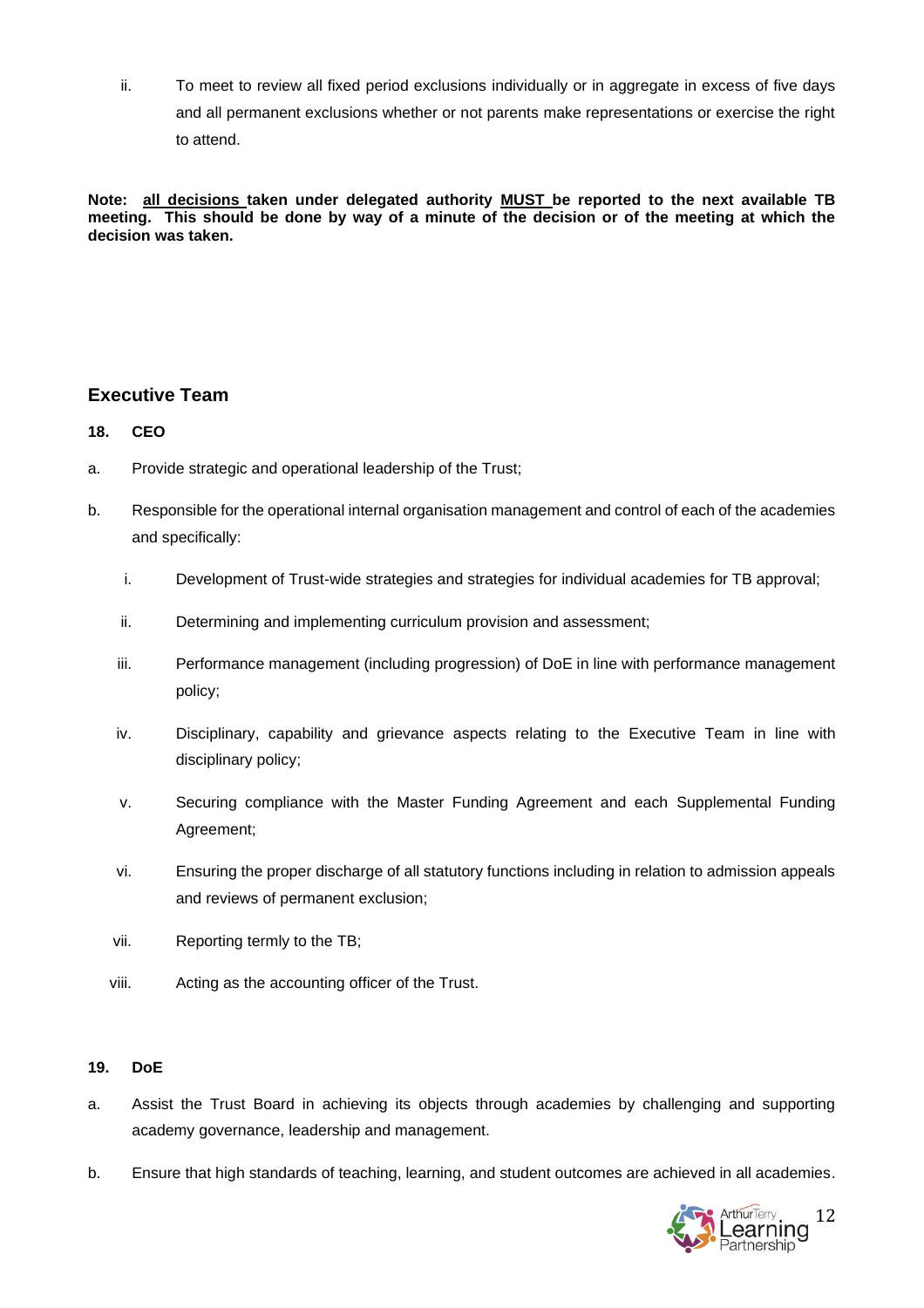- c. Ensure that all academies are led and managed effectively, efficiently and with due regard to the wellbeing of students and staff.
- d. Promote school Improvement in the academies of the ATLP;
- e. Provide executive leadership for the academies and the educational constituent parts of the ATLP;
- f. Propose Trust wide policies relating to students;
- g. Performance management (including progression) of HT;
- h. Disciplinary, capability and grievance aspects relating to HT.

### **20. CFOO**

- a. Provide financial leadership of the Trust;
- b. Secure financial probity and value for money including compliance with the Academies Trust Handbook;
- c. Prepare and maintain the Trust's Financial Manual;
- d. Prepare budget for the Trust, including allocation of funds for centrally-maintained services, determining envelope of funding allocated to individual academies and determining sums to be delegated to each LGB for local spending, for TB approval;
- e. Report termly to Finance Committee;
- f. Monitor Academy budgets;
- g. Propose changes to funding agreements;
- h. Approval of budget allocation changes;
- i. Provide accurate and timely returns in line with DfE requirements.

## **21. EXECUTIVE TEAM**

- Securing business efficiency, effectiveness and economy across the Trust;
- Providing strategic and operational leadership of the business of the Trust;
- Propose policies for recommendation to the Trust Board for approval;
- Approve appointment of central trust staff below Executive Team level;
- Signing of all contracts from £7,501 to £49,999.

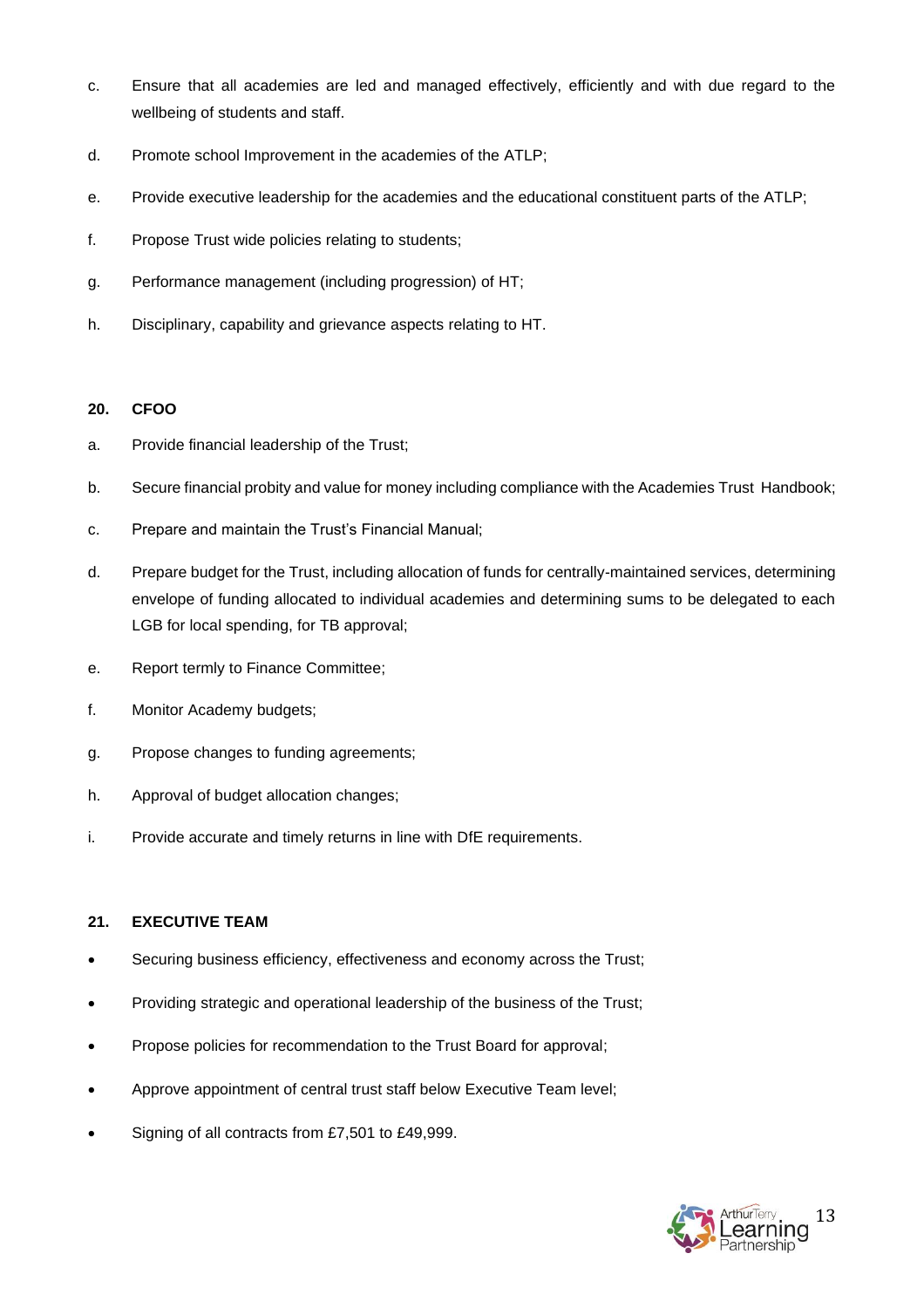## **22. HEADTEACHER/ASSOCIATE HEADTEACHER**

- Responsibility for standards, quality of education, student and staff wellbeing, and the efficient and effective running of the individual academy;
- Securing school improvement in the home academy;
- Support the DoE in promoting school improvement in all ATLP academies;
- Provide leadership for the HT's home academy;
- Authorising purchases under £7,500 outside of agreed budgets;
- Approval of fixed term exclusions;
- Recommending permanent exclusions to the LGB;
- Performance management (including progression) of academy staff in line with performance management policy;
- Disciplinary, capability and grievance aspects for all academy staff in line with disciplinary policy.

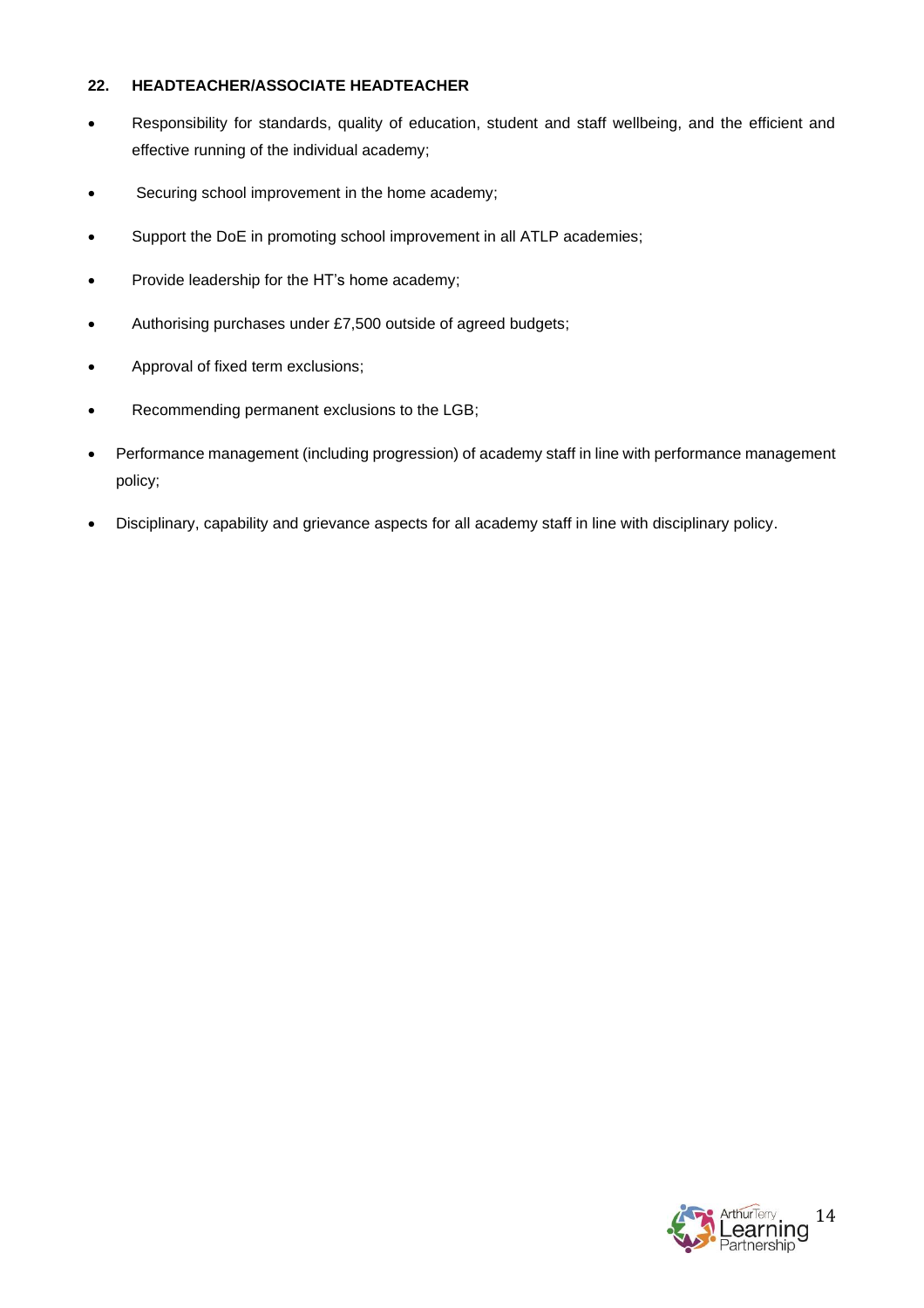**Appendix One**

**Scheme of Delegation – See Excel Spreadsheet Scheme of Delegation**

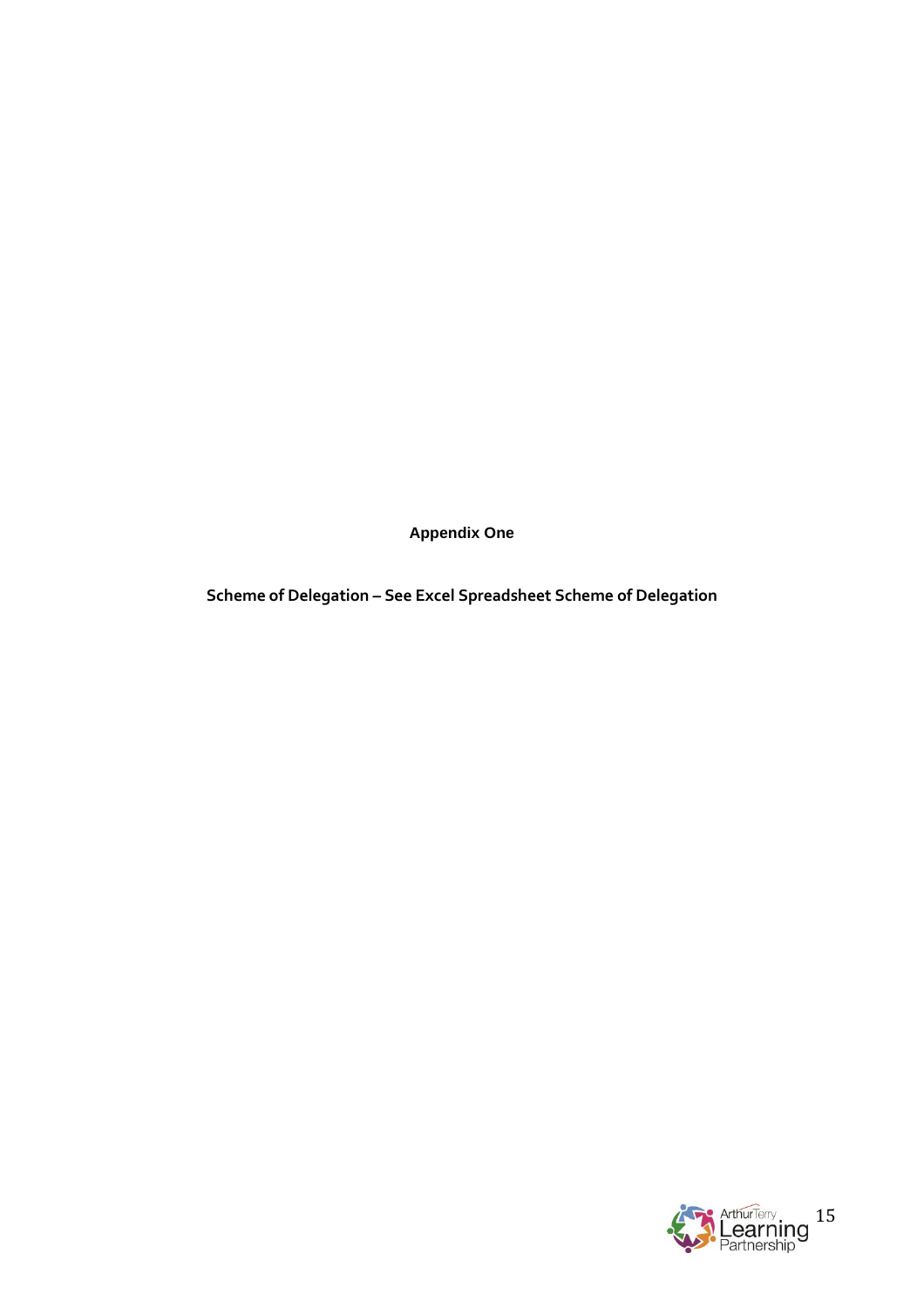# **Appendix Two**

### **Policies maintained by the Academy Trust requiring Trust review and adoption Note: all required policies are initiated by ET at the direction of CEO.**

| <b>ATLP POLICIES STATUTORY POLICIES</b>                                          | In Place?          | <b>Review Frequency</b> |
|----------------------------------------------------------------------------------|--------------------|-------------------------|
|                                                                                  |                    |                         |
| Charging and Remissions Policy                                                   | ves                | Bi-annually             |
| Behaviour Policy (each academy has its own behaviour policy in addition to this) | ves                | Bi-annually             |
| <b>School Exclusion Policy</b>                                                   | Yes                | Bi-annually             |
| Relationships, Sex and Health Education Policy Primary                           | ves                | Annually                |
| Relationships, Sex and Health Education Policy Secondary                         | ves                | Annually                |
| <b>Special Educational Needs Policy</b>                                          | ves                | Annually                |
| Accessibility Plan - each school has own site specific plan                      | School<br>Specific | Every 3 years           |
| Appraisal Policy and Appendices - Teaching and Support Staff                     | ves                | Annually                |
| ATLP Capability Policy Teaching and Support Staff                                | ves                | Annually                |
| Staff Grievance Policy and Guidance for Investigation                            | ves                | Annually                |
| Staff Code of Conduct Policy and Guidance for Investigation                      | ves                | Annually                |
| Staff Discipline Policy and Guidance for Investigation                           | ves                | Annually                |
| Pay Policy                                                                       | ves                | Annually                |
| <b>GDPR Policy</b>                                                               |                    | Bi-annually             |
| <b>FOI Publication Scheme</b>                                                    | ves                | Bi-annually             |
| <b>FOI Policy</b>                                                                | ves                | Bi-annually             |
| Health and Safety Policy (schools to personalise)                                | ves                | Annually                |
| <b>Finance Policy</b>                                                            | yes                | Annually                |
| <b>Admissions Policy</b>                                                         | ves                | Annually.               |
| <b>Complaints Policy</b>                                                         | yes                | Annually                |
| Protection of biometric information of children in schools and colleges Policy   | Yes                | Bi-annually             |
| Newly qualified teachers (NQTs) Policy                                           | ves                | Bi-annually             |
| Designated teacher for looked-after and previously looked-after children Policy  | ves                | Bi-annually             |
| Children with health needs who cannot attend school Policy                       | yes                | <b>Bi-annually</b>      |

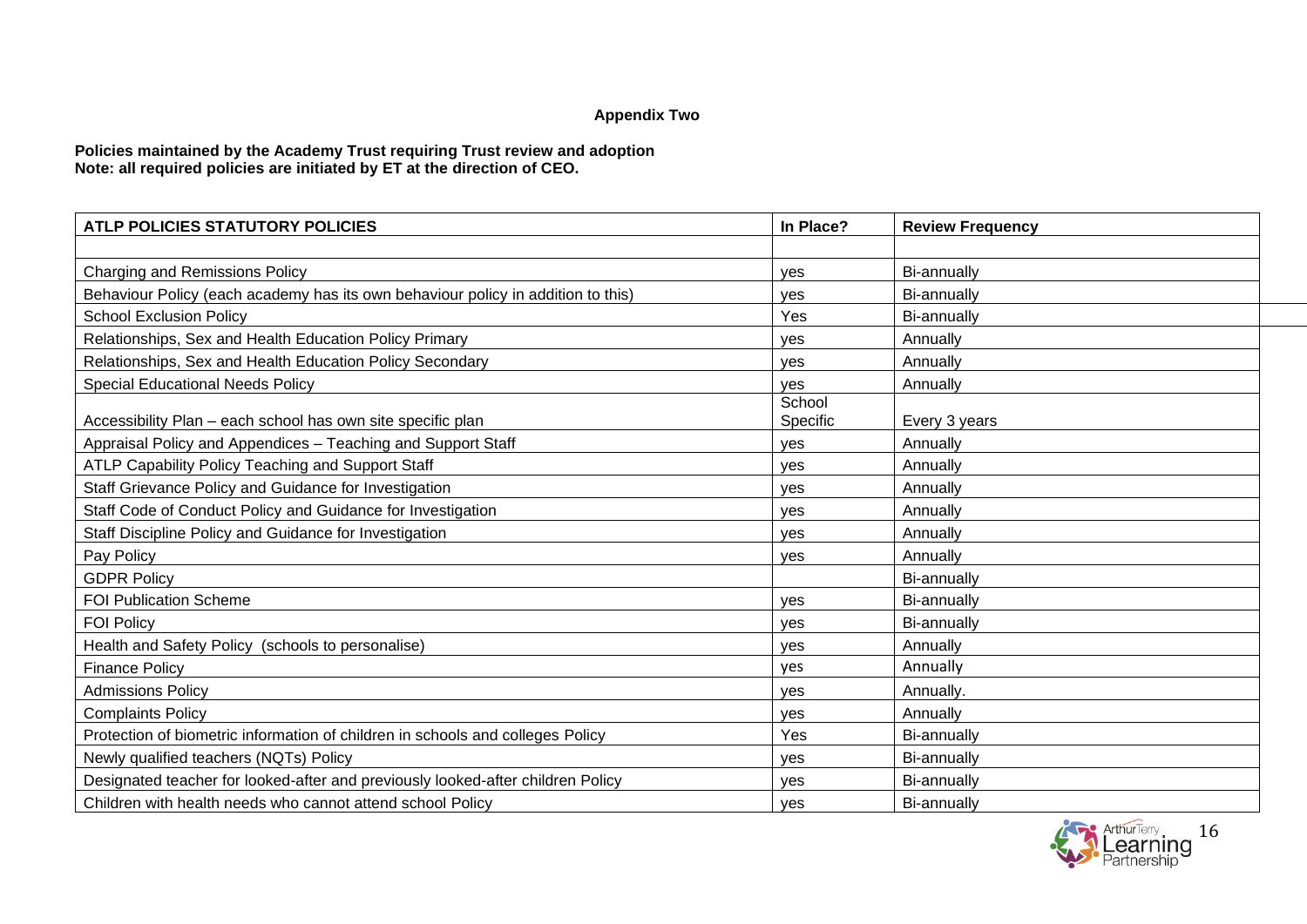| First Aid Policy (schools to personalise)                                                                                         | ves             | Bi-annually                   |
|-----------------------------------------------------------------------------------------------------------------------------------|-----------------|-------------------------------|
| Safeguarding and Child Protection Policy                                                                                          | <b>ves</b>      | Annually                      |
| <b>EYFS Principles</b>                                                                                                            | yes             | Bi-annually                   |
| Statement of procedures for dealing with allegations of abuse against staff (included in Child<br>Protection/Safeguarding Policy) | yes             | Annually                      |
| Supporting pupils with medical conditions Policy                                                                                  | yes             | Annually                      |
| Central record of recruitment and vetting checks                                                                                  | <b>ves</b>      | continuous                    |
| Minutes of, and papers considered at, meetings of the governing body and its committees                                           | ves             | Not applicable                |
| Premises management documents                                                                                                     | site specific   | Recommended annually          |
| Equality information and objectives (public sector equality duty) & Statement of Intent                                           | <b>ves</b>      | Every 4 years                 |
| School information published on website                                                                                           | School specific | Continuous                    |
| Equality Information on website                                                                                                   | School specific | Annually                      |
| Register of business interests of headteachers, governors, trustees and members                                                   | ves             | Continuous, at least annually |
| Register of pupils' admission to the school                                                                                       | School specific | Continuous                    |
| Register of pupil attendance                                                                                                      | School specific | Continuous                    |

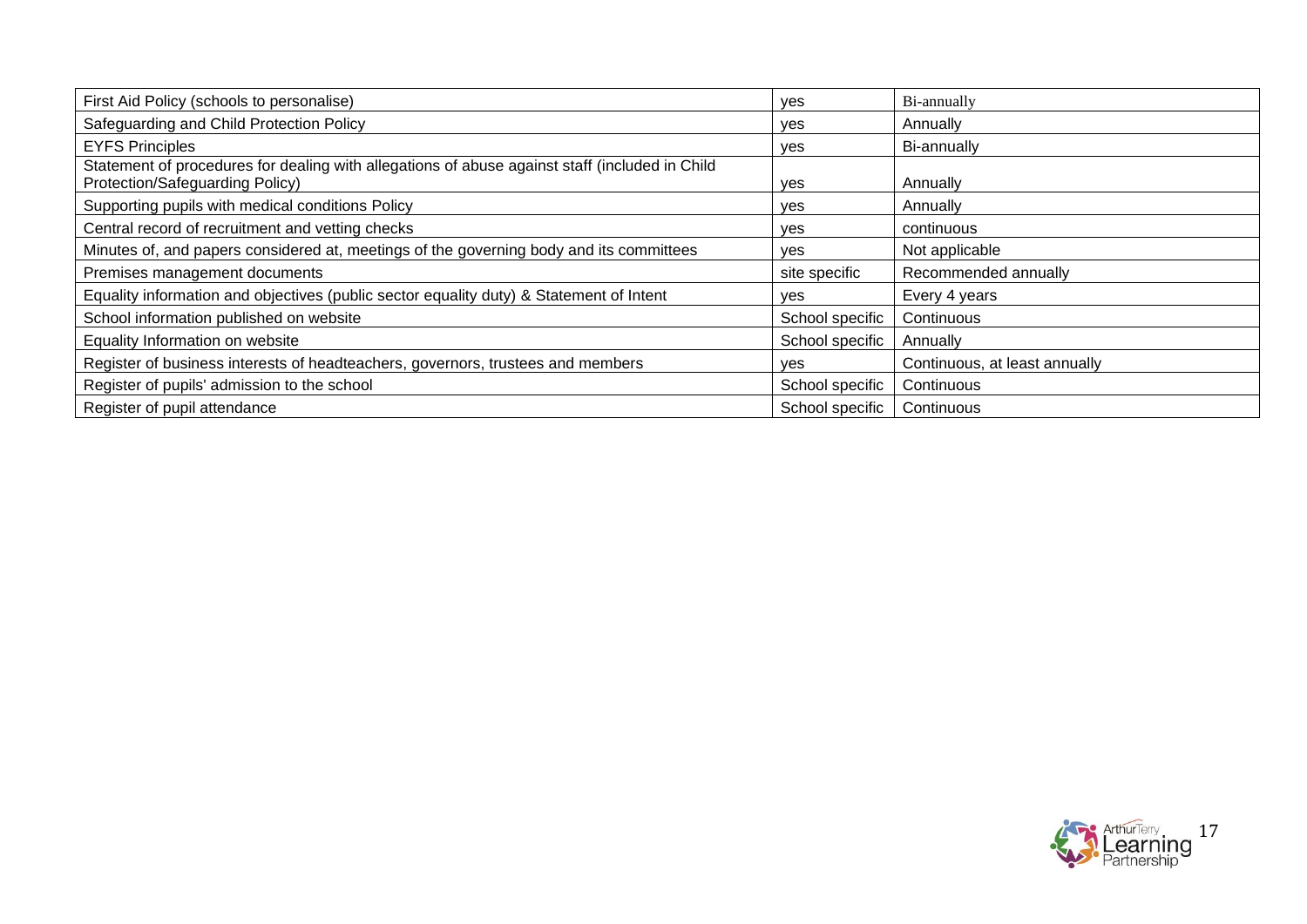## **Good Practice Policies and Documents**

|                                                | in place for | <b>Review</b>                           |
|------------------------------------------------|--------------|-----------------------------------------|
| <b>Policy/Procedure</b>                        | ATLP?        | <b>Frequency</b>                        |
| <b>Conflicts of Interest Policy</b>            | yes          | Bi-annually                             |
| <b>Acceptable Use Staff Policy</b>             | ves          | Bi-annually                             |
| <b>Acceptable Use Students Policy</b>          | ves          | Bi-annually                             |
| <b>Bring Your Own Device Policy</b>            | Yes          | Annually                                |
| Device Loan Agreement                          | <b>ves</b>   | Bi-annually                             |
| <b>E-Safety Policy</b>                         | Yes          | Bi-annually                             |
| Remote Teaching and Learning Policy            | Yes          | Annually or as<br>required              |
| Social Media Policy                            | Yes          | Bi-annually                             |
| <b>Critical Incident Policy</b>                | Yes          | Annually                                |
| Accident Injury and Near Miss Policy with form | yes          | Annually                                |
| <b>Asbestos Management Policy</b>              |              | Annually or on<br>legislative<br>change |
| <b>Bomb Threat Policy</b>                      | ves          | Annually                                |
| <b>Construction Management Policy</b>          | yes          | Annually                                |
| <b>Contractors Policy</b>                      | ves          | Annually                                |
| <b>COSHH Policy</b>                            | yes          | Annually                                |
| Invacuation & Lockdown Policy                  | Yes          | Annually                                |
| Lettings Policy                                | Yes          | Annually                                |
| <b>Manual Handling Policy</b>                  | Yes          | Annually                                |
| <b>Risk Assessment Policy</b>                  | Yes          | Annually                                |
| Severe Weather Policy                          | Yes          | Annually                                |
| <b>Uniform Policy</b>                          | Yes          | Bi-annually                             |
| Working at Heights Policy                      | Yes          | Annually                                |
| <b>CCTV Policy</b>                             | Yes          | Bi-annually                             |
| <b>Equality and Diversity Policy</b>           | yes          | Annually                                |
| <b>Risk Management Policy</b>                  | yes          | Bi-annually                             |
| Anti Fraud and Corruption Policy               | ves          | Bi-annually                             |
| Leave of Absence Policy                        | Yes          | Bi-annually                             |

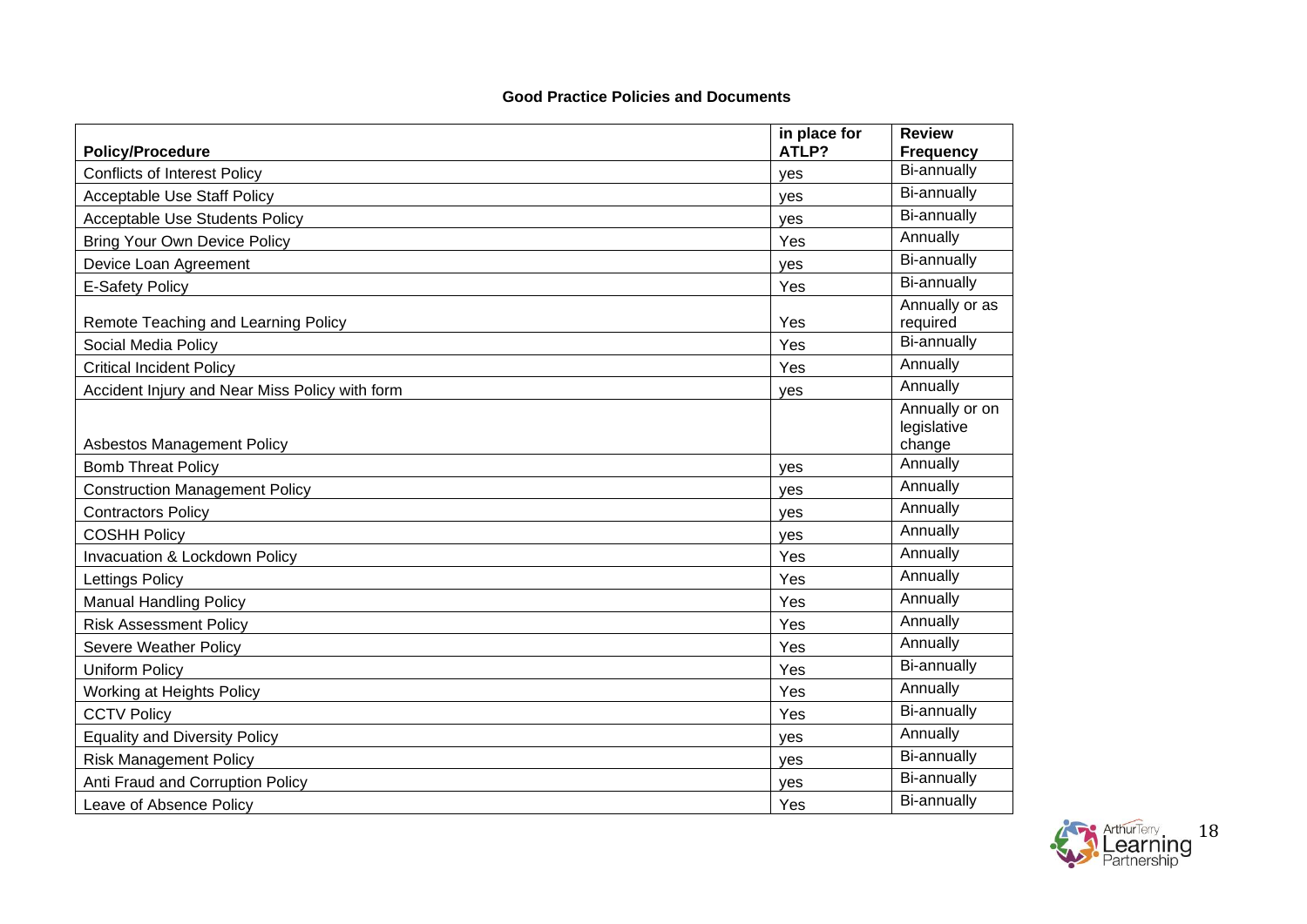| Lone Working / Home Visit Policy                                         | Yes           | Bi-annually |
|--------------------------------------------------------------------------|---------------|-------------|
| Managing Serial and Unreasonable Complaints Policy                       | Yes           | Bi-annually |
| Menopause in the Workplace Guidance Policy                               | yes           | Bi-annually |
| <b>Staff Supervision Policy</b>                                          | Yes           | Bi-annually |
| No Smoking Policy                                                        | ves           | Bi-annually |
| Recruitment and Selection Policy for Employees and Volunteers 2020       | ves           | Bi-annually |
| <b>Volunteer Agreement</b>                                               | Yes           |             |
| <b>Whistleblowing Policy</b>                                             | yes           | Bi-annually |
| Anti-Harassment and Bullying Policy                                      | yes           | As required |
| Code of Confidentiality Policy                                           | yes           | As required |
| <b>Cover Policy</b>                                                      | yes           | As required |
| Cover Work for absent colleagues Policy                                  | yes           | As required |
| <b>CPD Policy</b>                                                        | ves           | As required |
| <b>Directed Hours Policy</b>                                             | site specific | As required |
| Dismissal for some other substantial reason Policy                       | yes           | As required |
| <b>Flexible Working Policy</b>                                           | yes           | As required |
| Going Home Early Procedure                                               | yes           | As required |
| <b>LGPS Discretions Policy</b>                                           | yes           | As required |
| <b>LGPS Injury Allowance Scheme Policy</b>                               | yes           | As required |
| Managing Staff Sickness Absence Policy                                   | yes           | As required |
| <b>Home Working Policy</b>                                               | yes           | As required |
| Maternity, Paternity, Adoption Parental and Shared Parental Leave Policy | yes           | As required |
| Post Entry Learning/Masters Degrees                                      | yes           | As required |
| DBS Checks and Recruitment of Ex-Offenders                               | yes           | As required |
| <b>Dress Code</b>                                                        | ves           | As Required |
| <b>Redundancy Policy</b>                                                 | ves           | As required |
| <b>Reference Policy</b>                                                  | yes           | As required |
| Alcohol and Substance Misuse Policy                                      | ves           | As required |
| <b>Support Staff Probation</b>                                           | yes           | As required |
| <b>Support Staff Induction Policy</b>                                    | yes           | As required |
| Temporary and Fixed-Term Contracts Procedure                             | yes           | As required |
| Time off for Study and Training Policy                                   | yes           | As required |

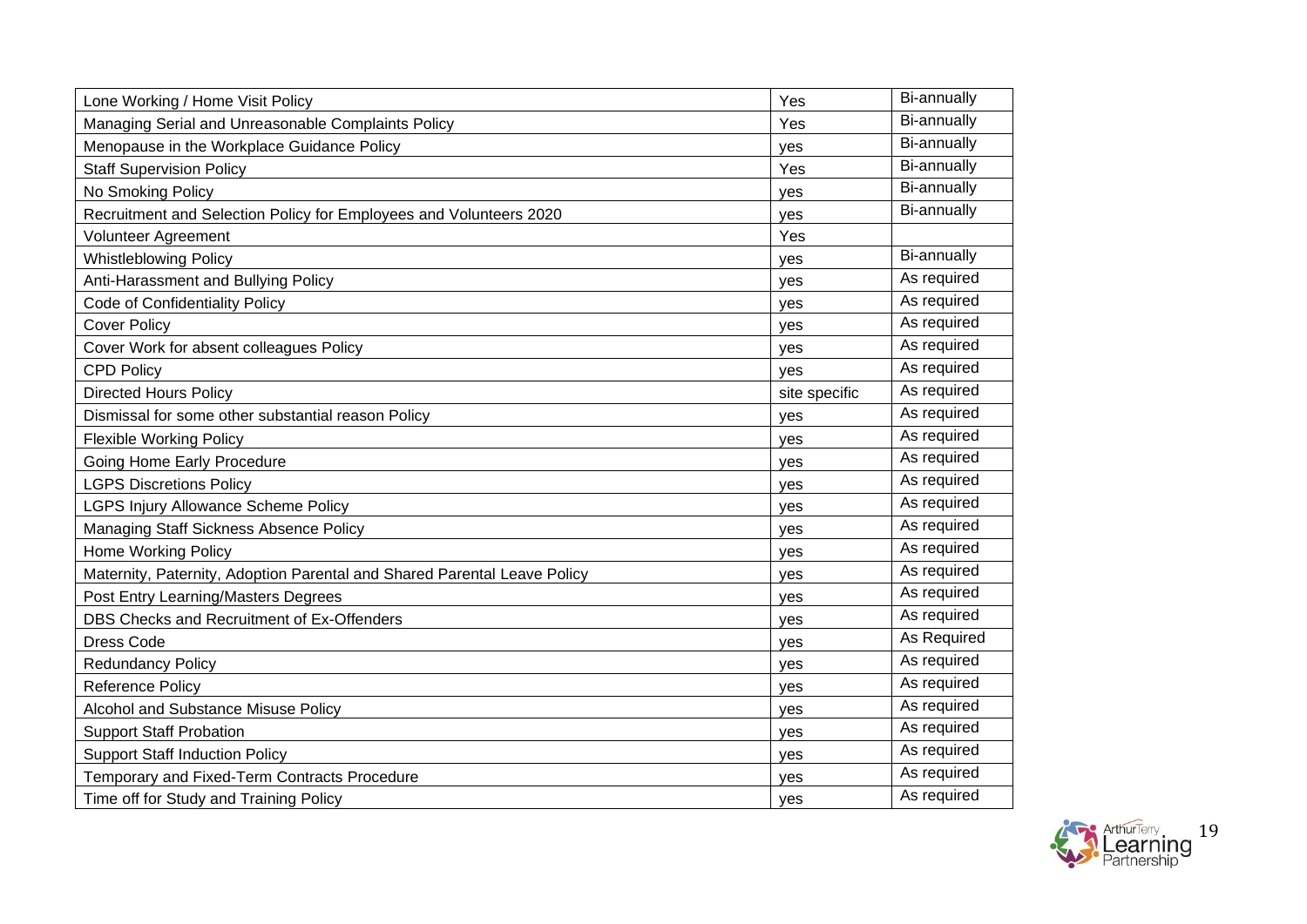| Travel & Subsistence Policy   | ves | As required   |
|-------------------------------|-----|---------------|
| <b>Work Experience Policy</b> | ves | As required   |
| Reserves Policy               | ves | Annually      |
| Intimate Care Policy          | Yes | Bi-annually   |
| <b>Investment Policy</b>      | Yes | Every 3 years |

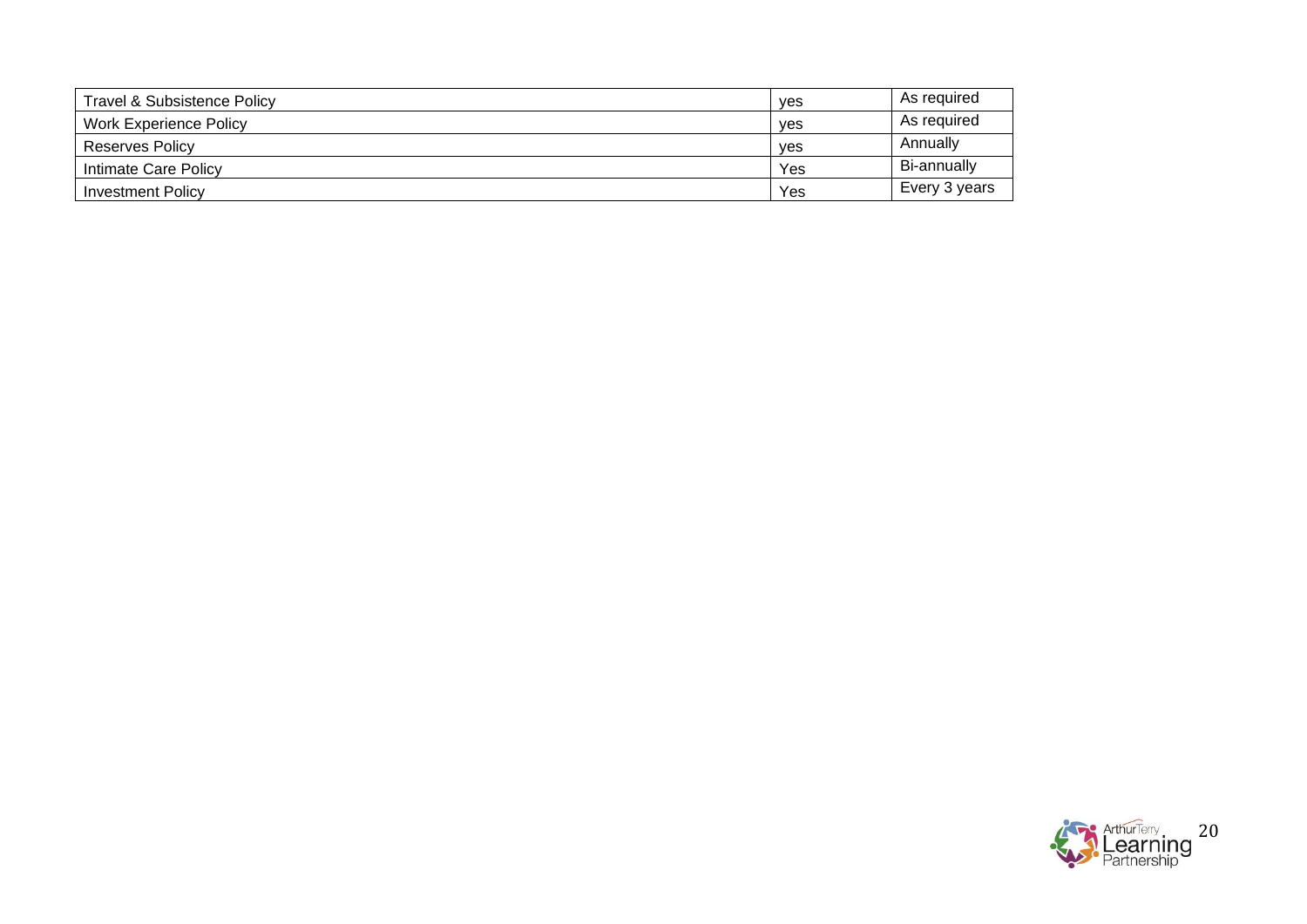### **APPENDIX THREE Provisions relating to meetings and voting**

#### **NB. The Articles contain very detailed provisions regarding the calling of meetings, how they are conducted and voting. What follows is a brief summary and reference should be made to the Articles if particular questions arise.**

### **Calling meetings**

Meetings of members and of trustees are convened by the Clerk.

### *Meetings of Members*

Members must hold an Annual General Meeting each year. The trustees decide when and where the meeting is to take place and the trustees may also call a General Meeting if required. This would normally be to decide on the appointment or removal of trustees or the amendment of the Articles. The trustees must call a general meeting if the members require them to do so.

14 clear days' notice must be given, i.e. for a meeting to be held on a Thursday notice must be given on or before the Wednesday two weeks before. However, shorter notice can be given if agreed to by a majority of members having at least 90% of the right to attend and vote. That means that unless there are 10 members, a meeting can only be called on short notice if all agree.

The notice of the meeting must state time and place of the meeting and should indicate in general terms what business is to be discussed. It should also state to right to appoint a proxy.

There must be a quorum present –specified in the Articles as two people entitled to attend and vote.

Although all trustees are entitled to attend and speak at any members' meeting they are not entitled to vote and therefore those trustees who are not also Members do not count in the quorum. The members present appoint the chair of the meeting. There is no formal position of Chair of the Members.

### *Meetings of Trustees*

The trustees must meet at least three times in each school year.

The Chair (or vice-Chair in the absence of the Chair) and any three trustees may require the Clerk to convene a meeting at any time and the Clerk must convene it as soon as reasonably practicable. Seven **[Check the Articles as in some cases the notice required is 14 days]** clear days' notice, together with the agenda, must be given i.e. for a meeting to be held on a Thursday notice must be given on or before the Wednesday one week before, but the Chair (or vice-Chair in the absence of the Chair) can direct shorter notice on the grounds of urgency.

There must be a quorum present which is normally whichever is the greater of three trustees or one-third (rounded up) of the total number of trustees holding office at the time – i.e. don't count vacant positions. The quorum required for a vote to remove a trustee or to remove the chair is two-thirds of those present and entitled to vote. Note that there are special procedures set out in the Articles that have to be followed to remove the chair or vice-chair from office.

## **What is a Meeting?**

Under the Articles, the definition of a meeting covers not just the situation when all are present but also a video conference, an internet video facility or similar electronic method allowing simultaneous visual and audio participation and telephone conferencing. In other words, a meeting can be convened with people taking part remotely. That covers meetings of the members (which usually will only rarely be needed) and the more regular meetings of the Trust Board. Members may also "attend" members' meetings by giving another person a proxy vote but trustees and LGB members cannot do this.

The condition for being entitled to attend remotely is that the person concerned has given notice of the intention to do so by giving appropriate contact details at least 48 hours before the meeting. Of course, this also depends on having the necessary equipment! Note that this is a right that an individual trustee has. The other trustees can agree not to insist on the 48 hours' notice.

There is also a provision under which a resolution of the trustees that all trustees agree with can be passed by getting each trustee to sign a copy of the resolution and without having to hold a physical meeting – you can have several copies as long as, in total, every trustee has signed.